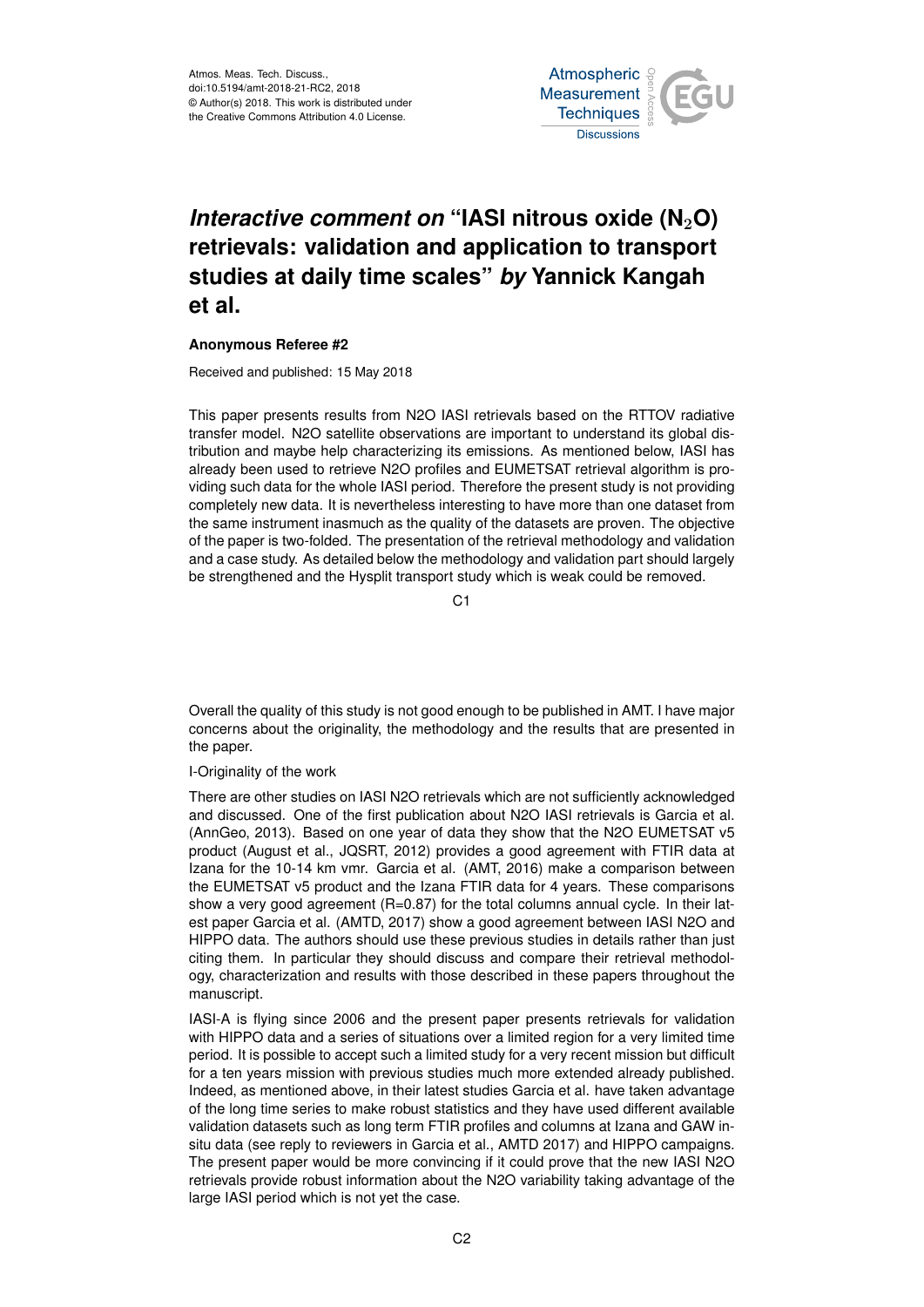II-Methodology:

The retrieval methodology is not fully presented and justified. In page 5 the basic equation of the OEM are rewritten which is unnecessary. They are described and explained in Rodgers (2000) and many other publications and can therefor be removed and replaced by more interesting information. Indeed, the retrieval strategy itself is hardly described and justified. Many auxiliary parameters are retrieved together with the absorbing gases profiles but no justifications and no discussion about these retrieved parameters are given.

i-Contamination Factor: This part is interesting because it allows to document how uncertainty on an auxiliary parameter will impact the retrieved target state vector. Nevertheless it is only valid for auxiliary parameters that are kept constant and are not retrieved together with the target parameters. In case of retrieved parameters, it only gives an idea of the parameters which retrieval will mostly interfere with the target parameters but does not allow us to know the quantitative impact on the target parameters. The authors should explain that this methodology is not quantitative for retrieved parameters.

ii-Atmospheric temperature retrieval: Why is the atmospheric temperature retrieved together with N2O and the other interfering species? Where is the information about the atmospheric temperature profile coming from? Atmospheric temperature is normally retrieved from CO2 lines assuming constant CO2 vmr's. CO2 or other gases vmr's are retrieved assuming constant atmospheric temperatures. These procedures avoid mixing between T and gases retrievals. Here there are some CO2 lines in the B2 band but the most likely is that the temperature is retrieved from other absorption lines such as N2O. The risk of contamination and interference is therefore major. This is actually shown by figure 5 and 6 where the CF are drawn. Atmospheric temperature uncertainties have the largest impact on N2O retrievals in both B1 and B2 with CF a factor of 4 of more larger than for the other parameters in the mid-upper troposphere. As stated above, this means that the T and the N2O retrievals are not independent. Therefore

 $C3$ 

high (low) N2O could be caused by high (low) T or the other way around but the impact cannot be determined because of the joint retrieval.

iii-Emissivity retrieval: The authors state that in RTTOV the ocean emissivity is parameterized and that land emissivity is prescribed by an atlas. They call these emissivities a priori emissivities and retrieve surface emissivity in their procedure. Are the emissivities spectrally varying in RTTOV? How are the emissivity jacobians computed in RTTOV? Are they the same over sea and over land? It would be interesting to see results from emissivity retrievals and the differences over sea and land and over different types of land. Surface temperature and surface emissivity are parameters with signatures hard to discriminate in a small spectral window such as B1 or B2 as they basically give the background slope. The retrieval of both parameters is probably redundant. The authors should give information about how much the spectral chisquare has been improved when surface emissivity is retrieved and about the improvement it provides on the validation dataset. In case of no or too small improvements, the retrieval procedure has to be reconsidered without emissivity retrieval.

iv-Validation: Equation 10 is applied to the HIPPO profiles to take the IASI vertical resolution and the impact of the a priori profile into account. Nevertheless, in order to apply this equation, the validation profiles have to cover the whole atmosphere. How and with what data are the tropospheric HIPPO profiles completed above the aircraft profiles top? How is the tropopause altitude taken into account? Concerning the comparison between the empirical and the theoretical errors there is a conceptual error. The authors compare the standard deviations of the differences between smoothed validation profiles and retrieved profiles (Emp) to the theoretical error (sum of smoothing and measurement errors Theoret) (Fig. 4). But as the validation profiles are smoothed by equation 10, the smoothing error is already taken into account and Emp has to be compared to RetNoise. As RetNoise is larger than Smooth this would not make a big difference. The other way is to compute the differences between the retrieved profiles and the raw validation profiles and to compare Emp with Theoret. Furthermore, the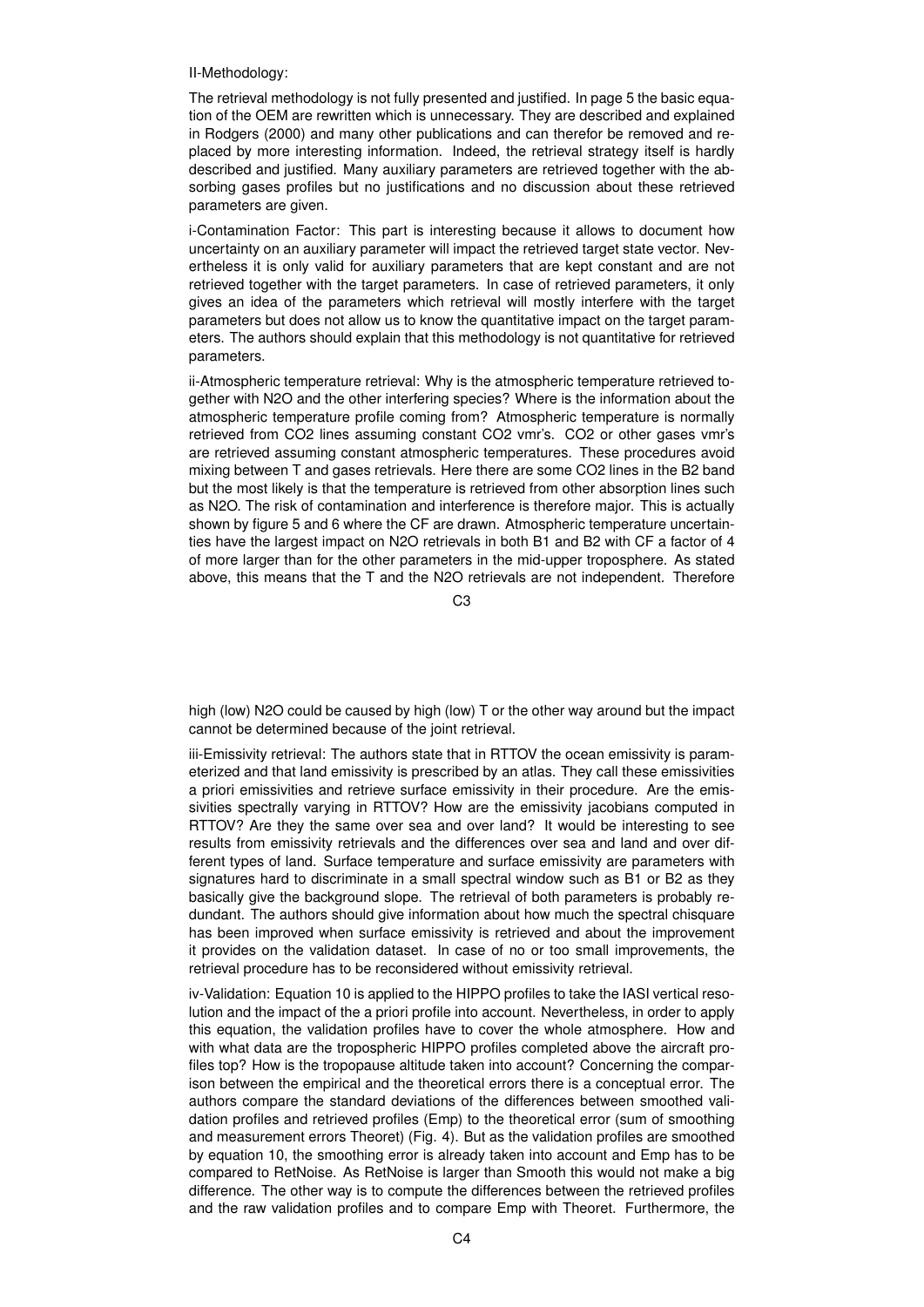authors have shown that T uncertainty is largely impacting N2O retrievals (see CF) but as they retrieve jointly both parameters they cannot compute the resulting error. If the T profile was kept constant as suggested above, the errors caused T uncertainty could be evaluated (see Rodgers 2000). The errors caused by the other parameters should also be taken into account to compute the Theroret error but the same problem arises. The authors compute the Se matrix to provide the smoothing error instead of using Sa. Nevertheless Sa should represent the actual N2O global variability as accurately as possible and is the matrix that should be used to compute the smoothing error in equation 7 (Rodgers 2000). Se computed from the HIPPO data is representative of oceanic N2O profiles for given periods and may underestimate the variability. If the authors think it is a better representation of N2O global variability they have to justify this choice and may use it also for the retrievals. Furthermore a graphic representation of Se (diagonal values and covariance/correlation) should be given and compared to Sa.

Instead of R we should have r2 which shows the percentage variation in the retrieved profile that is explained by the variations of the validation profile. Therefore R> 0.707 is needed to have more than 50% of the retrieved variability coming from the real variability. It is also important to have a comparison of the variability of the validation data and of the retrieved data. All this information (standard deviation of the differences, r2, variability) should be given synthetically with a Taylor diagram.

#### III-Results:

i-Validation The retrieval results are not fully convincing. When the whole HIPPO dataset is used, meaning the strongest statistics (N about 100), r2=0.18 for B1 and 0.36 for B2 implying only 18 and 36% of the retrieved variability explained by the actual variability. Even if based on a limited HIPPO dataset, Garcia et al. (2017) achieve a better correlation ( $r2 = 0.58$ ) whith a similar type of comparison as presented here. As they deal with a very close type of comparison, the results of Garcia et al. (2017) even in a paper under review should be discussed here. In most latitudinal bands (weaker

C5

statistics with  $N < 30$ ) r2 is lower than 0.5 especially in the B1 case with a maximum of 0.4 in the northern mid-latitudes. In the B2 case r2 is the highest (0.85) for the tropical southern latitudes. But in that case it is based on 12 points only which makes the statistics really poor and the high R is due to the fact that the points are separated in to clusters. Furthermore, in the best r2 cases (tropical southern and northern latitudes for B2) the slopes of the linear interpolation are much larger than unity (2.5 and 3.3) indicating a largely too strong variability of the retrieved vmr's compared to the validation vmr's. For northerm mid-latitudes r2 = 0.4 for B1 and 0.29 for B2 which are rather low values. Finally, the authors state that in summary N2O\_B1 and B2 are of sufficient quality to analyse N2O variations in the mid and high latitude regions. This conclusion is not really supported by the validation results as discussed above. Especially for high northern latitudes with r2= 0.1 for both B1 and B2, only 10% of the variability comes from the actual N2O variability. We would rather say that these data should not be used.

ii-Transport study The variability of IASI N2O at 309 hPa shown on Fig. 13 is probably coming from a tropopause height difference. As shown by the AvK's, IASI vmr at 309 hPa is sensitive to a very large altitude range (600-120 hPa). Therefore it is equivalent to a N2O column or mean vmr over this range. When the tropopause changes from ∼100 hPa in the tropics to ∼250 hPa in the extratropics, the corresponding N2O columns mechanically change because the N2O vmr is lower in the stratosphere than in the troposphere. The authors attribute the N2O enhancement to upward transport from the Asian BL and horizontal transport within the anticyclone. This is also probably the case as shown by an extended literature based on satellite CO observations (Park et al., JGR, 2007...). Nevertheless, N2O is a well mixed gas and the quantification of such an effect is rather complicated. Surface in-situ data generally show a very limited seasonal variability of the N2O mixing ratio even in emission regions. Therefore the Asian BL is probably not N2O enriched as it is CO enriched. If the authors have evidence and data to document an important N2O enrichment during the monsoon in south Asia they should provide and discuss it. Another element that tends to